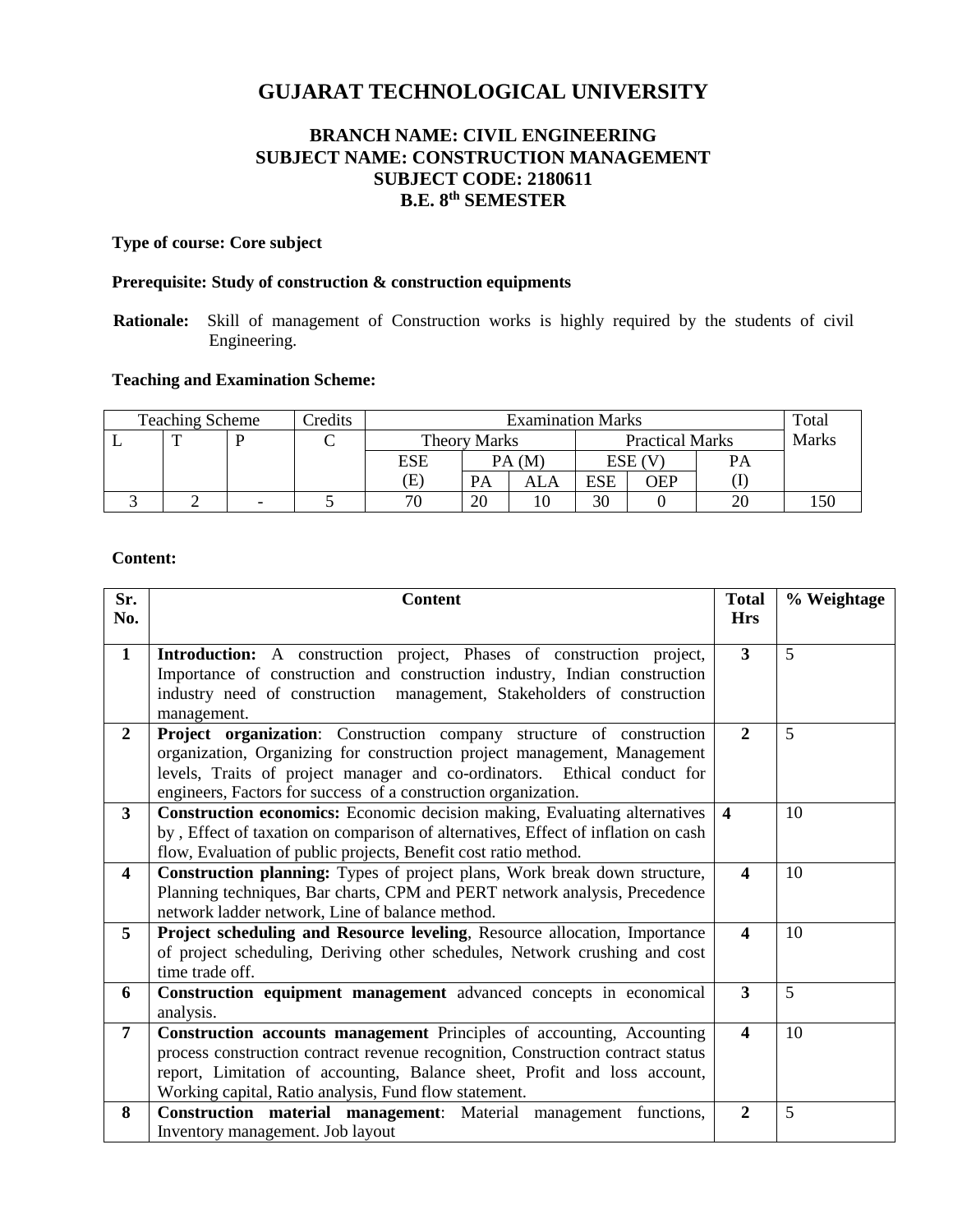| 9  | Construction project cost and cost and value managements – Project cost<br>management, Collection of cost related information, Cost codes, Cost<br>statement, Value management in construction, Steps, Value engineering<br>application in a typical case project.                                                          | 4            | 10 |
|----|-----------------------------------------------------------------------------------------------------------------------------------------------------------------------------------------------------------------------------------------------------------------------------------------------------------------------------|--------------|----|
| 10 | <b>Construction quality management:</b> Construction quality, Inspection, Quality<br>control and Quality assurance in projects, Total quality management, Quality<br>gurus and their teaching cost of quality ISO standards, Principles of quality<br>management systems, (CONQUAS) construction quality assessment system. | 4            | 10 |
| 11 | <b>Construction safety management</b> , Evolution of safety, Accident causation<br>theory, Unsafe conditions, Unsafe acts health and safety act and regulation cost<br>of accidents, Role of safety personnel, Accident causes and principles of safety,<br>Safety and health management system.                            | $\mathbf{2}$ | 5  |
| 12 | Linear programming in construction management: Formulation of model,<br>Graphical and Simplex method.                                                                                                                                                                                                                       | $\mathbf{2}$ | 5  |
| 13 | <b>Factors for success of a construction project:</b> Project performance<br>measurement and project evaluation criteria, Project performance attributes,<br>Effect of other elements on project performance                                                                                                                | 4            | 10 |

## **Suggested Specification table with Marks (Theory):**

| <b>Distribution of Theory Marks</b> |         |         |         |         |         |  |  |
|-------------------------------------|---------|---------|---------|---------|---------|--|--|
| R Level                             | J Level | A Level | N Level | E Level | C Level |  |  |
|                                     |         |         |         |         |         |  |  |

### **Legends: R: Remembrance; U: Understanding; A: Application, N: Analyze and E: Evaluate C: Create and above Levels (Revised Bloom's Taxonomy)**

Note: This specification table shall be treated as a general guideline for students and teachers. The actual distribution of marks in the question paper may vary slightly from above table.

#### **Reference Books:**

- 1) Construction project management: Theory and Practices, 2nd edition, 2016, Kumar Niraj Jha, Pearson Education Publishers.
- 2) Project management for engineering and Construction, By Garold D Oberlender, 2<sup>nd</sup> Edition, McGraw Hill Education (India), Pvt. Ltd.
- 3) CPM and PERT: Punamia & Khandelwal.
- 4) Construction planning and management, P S Gehlot and B M Dhir, Wiley Eastern Ltd.
- 5) A management guide to PERT/ CPM by Weist and Levy, Prentice Hall
- 6) Construction management, P P Dharwadkar.
- 7) Construction of Structures and Management of Works, S. C. Rangwala, Charotar Publications.

#### **Course Outcome:**

After learning the course the students should be able to:

- (1) Execute all type of managerial tasks in construction projects.
- (2) Use software for construction projects management.